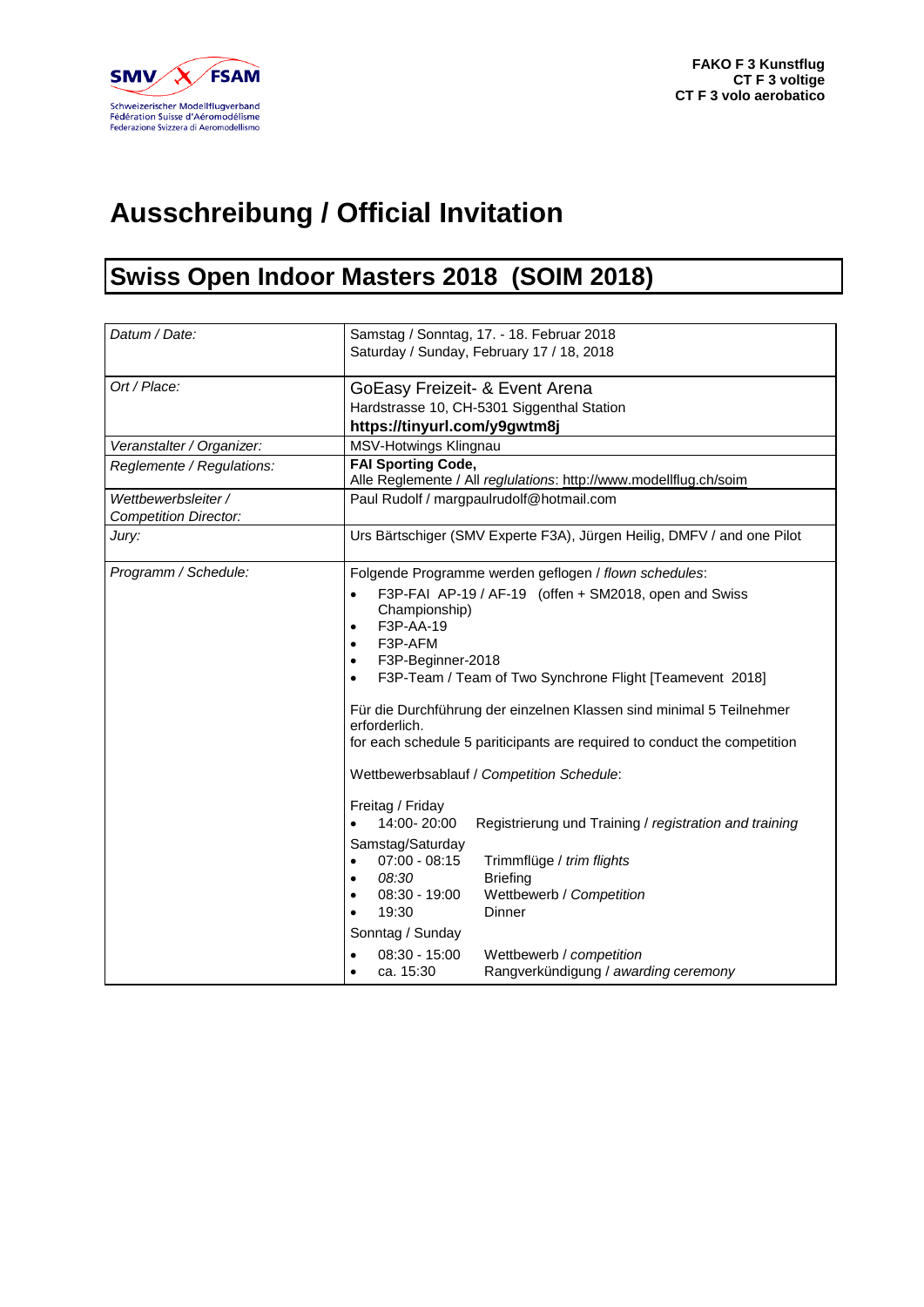

| Teilnahmeberechtigung / Eligibility:          | <b>Open Masters</b><br>Alle Teilnehmer sind herzlich eingeladen, an der offenen Meisterschaft<br>teilzunehmen.<br>Teilnehmer von F3P-FAI mit FAI Lizenz werden auf der Rangliste für den |
|-----------------------------------------------|------------------------------------------------------------------------------------------------------------------------------------------------------------------------------------------|
|                                               | Weltcup aufgeführt, Lizenz muss bei der Registrierung vorgewiesen werden.<br>All national/international participants are cordially invited to the Champion-                              |
|                                               | ships to take part                                                                                                                                                                       |
|                                               | F3P-FAI Participants with FAI license are listed on the ranking of the World<br>Cup (Licence must be presented at the registration)                                                      |
|                                               | Schweizer-Meisterschaft / Swiss-Championship                                                                                                                                             |
|                                               | Zugelassen sind Mitglieder des SMV.<br>Für die Wertung der Klasse F3P-A als Schweizermeister sind minimal 5                                                                              |
|                                               | Teilnehmer erforderlich.                                                                                                                                                                 |
|                                               | Only memebers of den SMV are authorized to take part in the Swiss<br>Championships,                                                                                                      |
|                                               | 5 participants are required at minimum to rate the competition as Swiss-<br>Championship                                                                                                 |
| Startgeld / Entry Fee:                        | Junioren / Juniors: CHF 40.- / EUR 35.-                                                                                                                                                  |
|                                               | Aktive / Seniors: CHF 60.- / EUR 55.-<br>Beginner: CHF 30.- / EUR 25.-                                                                                                                   |
|                                               | Teams: CHF 30.- pro Team / EUR 25.- / Team                                                                                                                                               |
|                                               | Einzahlung / Payment<br>IBAN: CH69 0900 0000 6151 6747 2                                                                                                                                 |
|                                               | <b>BIC: POFICHBEXXX</b>                                                                                                                                                                  |
|                                               | <b>Bank: Postfinance</b>                                                                                                                                                                 |
| Preise / Awards:                              | Medaillen für die drei Erstplatzierten (sofern min. 5 Teilnehmer/ Kategorie)                                                                                                             |
|                                               | Medals for 1st-3rd for classes (in case of min. 5 competitors/ categorie)                                                                                                                |
| Verpflegung / Catering:                       | Verpflegung und Getränke während gesamtem Anlass auf dem Platz<br>erhältlich /                                                                                                           |
|                                               | Catering will be available all the time at the site.                                                                                                                                     |
|                                               | Samstag Abend 19:30 Uhr - Dinner (bitte um Anmeldung bei der                                                                                                                             |
|                                               | Registration)<br>Aargauer Braten mit Kartoffstock, glasierte Karotten und Salat, Tee & Wasser                                                                                            |
|                                               | Kosten: Fr. 20.-                                                                                                                                                                         |
|                                               | Saturday evening at 7:30pm (please register at the registration)<br>Aargauer roast with mashed potatoes, glazed carrots and salad, tea & water                                           |
|                                               | Price: Fr. 20.-                                                                                                                                                                          |
| Trainingsmöglichkeit /                        | Fr. 16.02.2018: 14:00 - 20:00 Uhr                                                                                                                                                        |
| Practice Opportunity:                         | Sa. 17.02.2018:<br>07:00 - 08:00 Uhr (Trimmflüge / trim flights)                                                                                                                         |
| Übernachtungsmöglichkeiten /<br>Accomodation: | Übernachtungsmöglichkeiten organisiert jeder Teilnehmer selbständig.<br>Für Teilnehmer bietet das GOEasy Hotelzimmer an (im gleichen Gebäude)                                            |
|                                               | The accomodation has to be booked by the competitors themselves. If you<br>need some help, please let us know (felix.frischknecht@ch.abb.com)<br>Rooms are available at GOEasy           |
|                                               | We recommend accomodation at GOEasy right next to the location (code<br>SOIM):                                                                                                           |
|                                               | 1 x 1-Bett Zimmer<br>Fr. 110.- pro Zimmer / per room                                                                                                                                     |
|                                               | 9 x 2-Bett Zimmer<br>Fr. 110.- pro Zimmer / per room                                                                                                                                     |
|                                               | 7 x 3-Bett Zimmer<br>Fr. 135.- pro Zimmer / per room<br>3 x 4-Bett Zimmer<br>Fr. 168.- pro Zimmer / per room                                                                             |
|                                               | Fr. 195.- pro Zimmer / per room<br>1 x 5-Bett Zimmer                                                                                                                                     |
|                                               |                                                                                                                                                                                          |